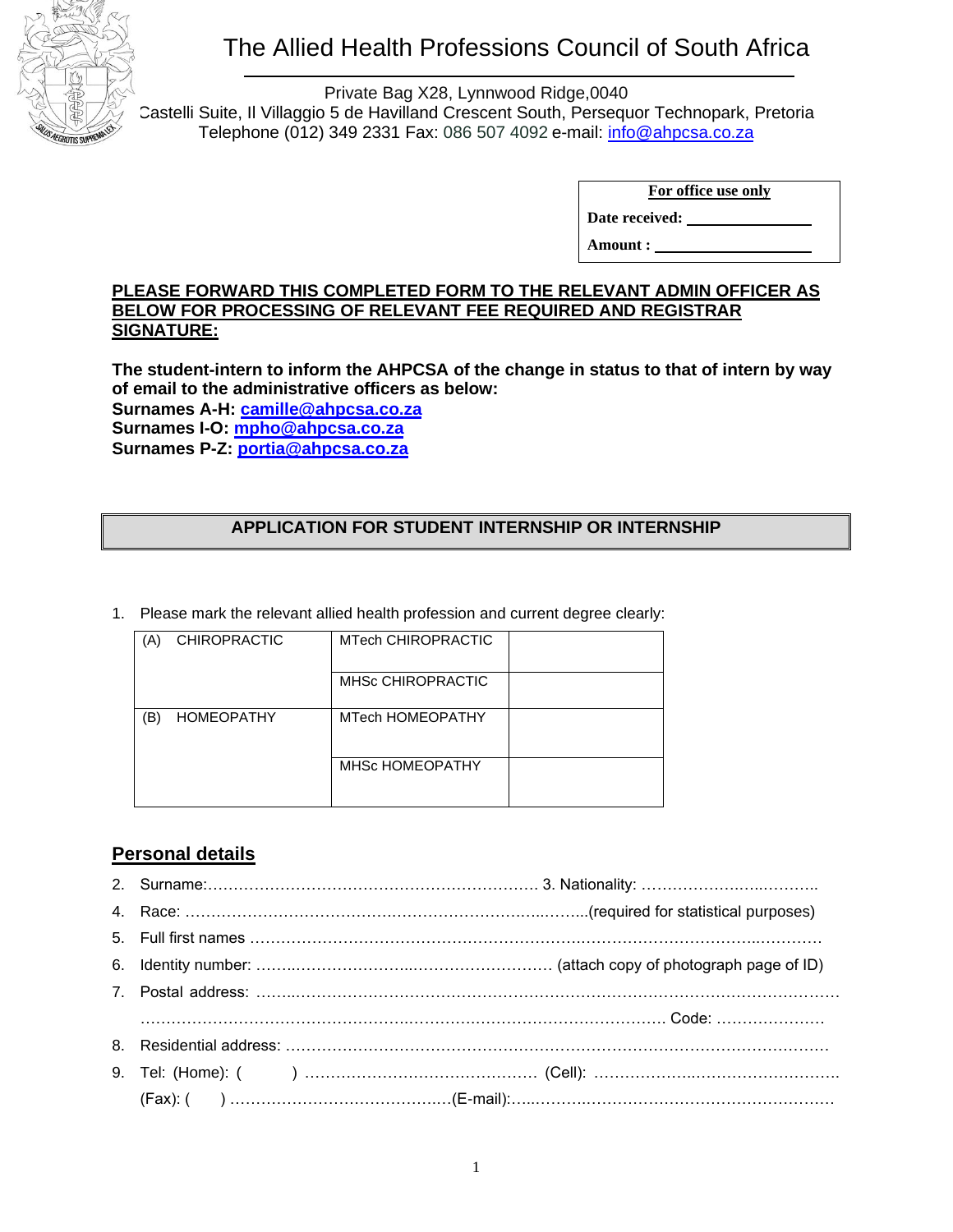## **Education and training**

Note: When you are no longer registered as a student you must change your registration from "student intern" to "intern" and you are required to contact this office once again for the issuance of the necessary certificate.

|                                                                         | 10. Are you still registered as a student with the university?<br>. No<br>Yes /                          |  |  |  |
|-------------------------------------------------------------------------|----------------------------------------------------------------------------------------------------------|--|--|--|
|                                                                         | 11. Are you registering as a student intern?<br>Yes / No                                                 |  |  |  |
|                                                                         | 12. Are you registering as an intern? Yes /<br>No.                                                       |  |  |  |
|                                                                         |                                                                                                          |  |  |  |
|                                                                         |                                                                                                          |  |  |  |
|                                                                         |                                                                                                          |  |  |  |
|                                                                         |                                                                                                          |  |  |  |
|                                                                         |                                                                                                          |  |  |  |
|                                                                         |                                                                                                          |  |  |  |
|                                                                         |                                                                                                          |  |  |  |
|                                                                         | 17. If you are registering as one of the above i.e. student intern or intern, proof of payment of fee of |  |  |  |
|                                                                         | R1100 is required using your AHPCSA student number as banking reference when making payment.             |  |  |  |
| (Fee as per fee schedule published on AHPCSA website from time to time) |                                                                                                          |  |  |  |

#### **Banking details:**

First National Bank, Hatfield branch, Code 252 145, Account number 5106 255 1862. Our account holder is the Allied Health Professions Council of South Africa or AHPCSA. SWIFT Code (for international payments) FIRNZAJJ

#### **CERTIFICATION**

I hereby certify that all the information provided and documentation submitted is true and correct.

Signature of student **Place and date** 

Head of Department **Place and date** 

Registrar **Place and date**